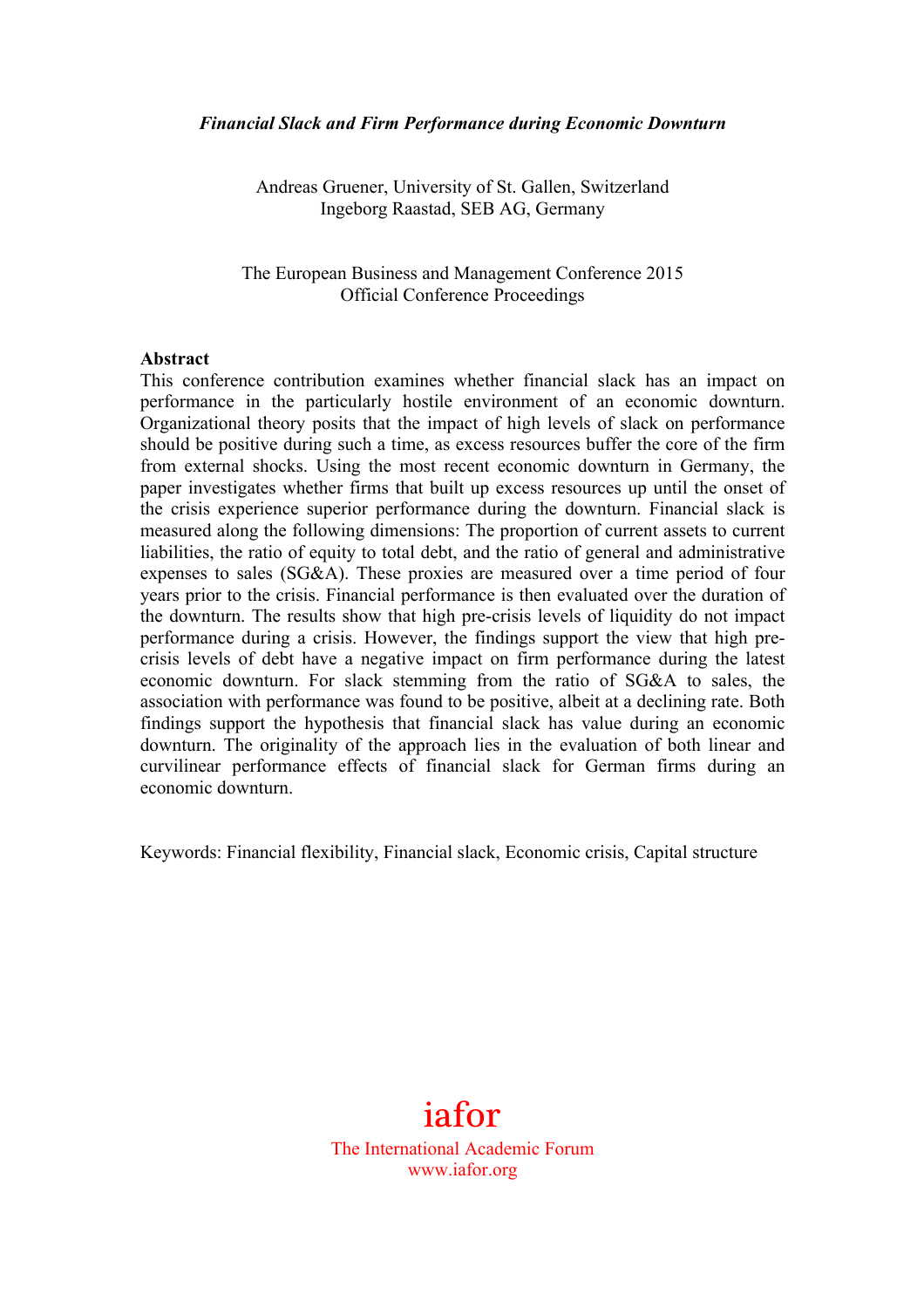#### **1. Introduction**

A key challenge of effective management is to apply a firm's available resources so as to minimize the impact of exogenous threats on the organization while attempting to capture the opportunities. In addition to considering the relative attractiveness of available financial instruments, corporate decision making needs to strike a balance between, among others, the need for (future) adaptability and current and future performance. Different financial resource configurations arise as a result, and empirical studies find that firms use internally available cash, debt, or equity issues in a manner that varies greatly, even within one industry (Meier, Bozec and Laurin, 2013).

Such diversity is difficult to fit in with dominant theories on optimal choice of capital structure, as financial theory clearly cannot explain the cross-section of balance sheets found among firms. A potential explanation lies within firms' preference for financial flexibility. Surveys have found such flexibility to be of great concern to managers, as it secures the option of making future investments (see e.g., Bancel & Mittoo, 2004; Graham & Harvey, 2001). If the likelihood of significant future capital needs is sufficiently great, managers are reluctant to borrow today (DeAngelo & DeAngelo, 2007). Accordingly, the presence of excess resources—an important source of operational and financial flexibility—as an enabler of corporate financial performance has received ample attention in organizational literature. At the same time, empirical evidence on the relevance of financial flexibility is still scarce (De Jong, Verbeek, & Verwijmeren, 2012).

This study focuses on financial flexibility and whether it provides value to firms. Financial flexibility is thereby understood as excess financial resources, such as debt capacity and cash reserves, also known as financial slack. Financial resources offer a high level of transferability to profit-vielding activities (Amit & Schoemaker, 1993). A firm that possesses such resources is capable of, e.g., funding new profitable projects without the need to raise funds externally, leaving it in a better position than a firm locked into a single course of action (Foss, 1998). As such, firms with high levels of financial slack may be able to enjoy greater flexibility in the application and adaption of their resources, widening the range of viable options available to management. In contrast, firms without such flexibility may face difficulties in responding advantageously to external changes in turbulent market conditions.

If financial flexibility gained through the presence of slack resources provides options for adapting to unanticipated changes, such flexibility should reach a higher value during times of increased uncertainty. The most recent economic downturn with tighter credit standards on the supply side and as a result, curtailed financing activity, represents a typical situation where the benefits of financial slack should attain a premium. This study puts this expectation to the test in a German context, examining whether German firms with high levels of financial slack outperformed their peers during the recent economic downturn. A confirmatory outcome would lend support to the notion that financial flexibility has value. In turn, this would partially explain why firms deviate from theories of optimal capital structure.

The findings show that pre-crisis high levels of available slack, operationalized as the current ratio, do not have a significant impact on firm performance during a financial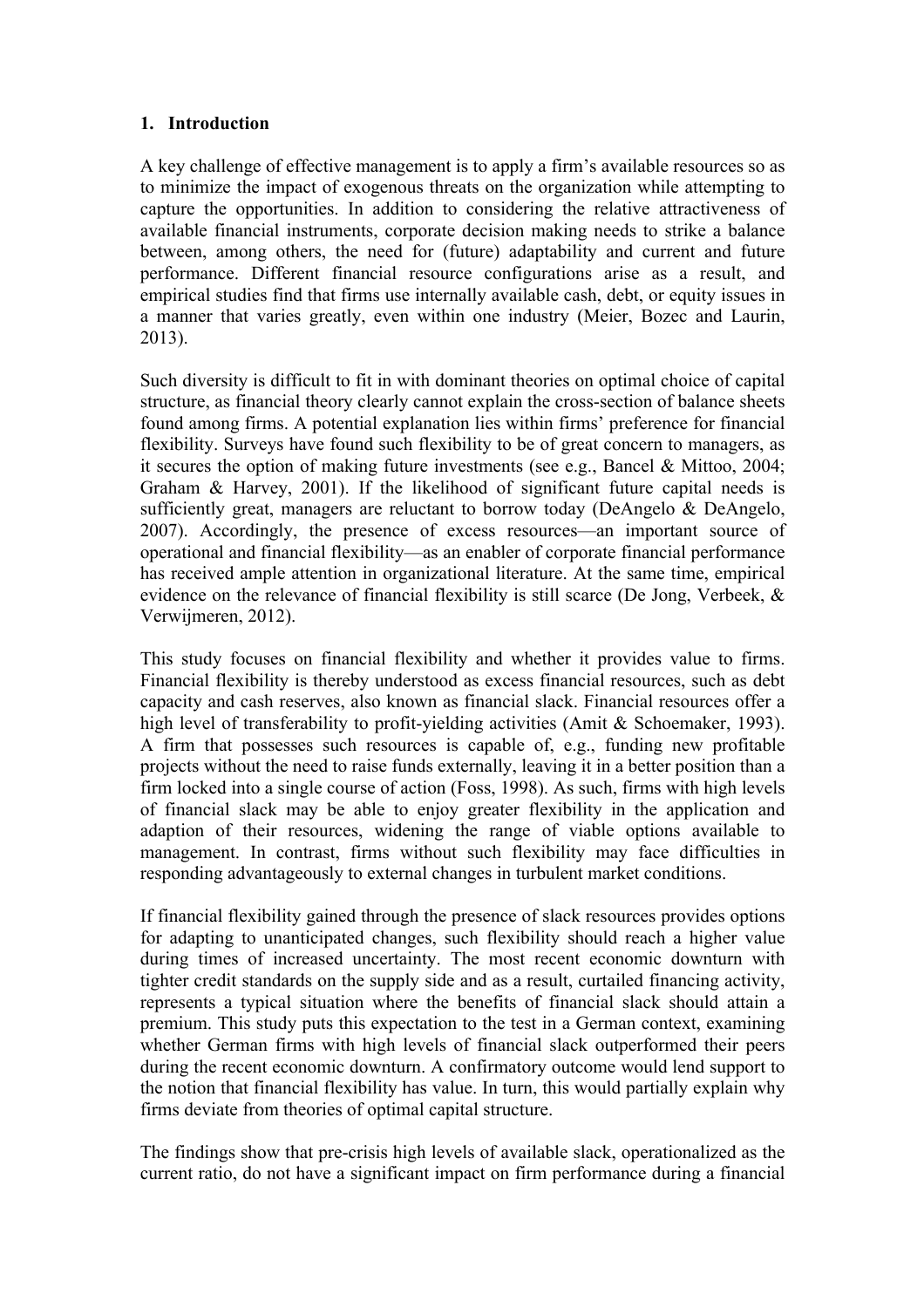crisis. However, low (high) levels of debt (potential slack) at the onset of the crisis as well as high levels of absorbed slack had a positive impact on firm performance during the crisis. This supports the hypothesis that financial slack has value.

The article relates to various other studies on financial slack, as the topic has gained popularity in recent years. Gamba and Triantis (2008) model the effect of financial flexibility on firm value. Latham and Braun (2008; 2009) examine the impact of financial slack on the performance of U.S. software firms during the early 2000s recession. Meier et al. (2013) examine whether U.S. companies that built up financial flexibility ahead of the most recent financial crisis experienced superior stock returns. The approach taken here is different in that three types of financial flexibility and their potential curvilinear associations with performance are considered. Also, to the best of our knowledge, the study is the first to empirically examine the value of financial slack during a crisis for German firms.

The article is organized as follows: Next, the theory and literature on the link between financial flexibility and firm performance is presented. The following section describes the methodology including data, sample selection, and empirical model. The fourth section presents the results before a conclusion is drawn.

## **2. Related Literature**

#### **Capital Structure**

Finding the optimal configuration of firm resource based through different means of financing constitutes a key challenge for managers. Financial theory posits two major theories on the optimal choice of debt versus equity (Meier, et al., 2013): The static trade-off theory and the capital structure irrelevance principle.

The static trade-off theory, which goes back to Kraus and Litzenberger (1973), suggests that debt has an advantage over equity for corporate taxes, as interest payments are tax deductible. At the same time, debt comes with a disadvantage as it implies a probability of financial distress (bankruptcy costs and indirect costs of financial distress). The theory suggests that firms will use debt up to the point where the tax advantage and the disadvantage in the shape of bankruptcy costs balance out.

The capital structure irrelevance principle, developed by Modigliani and Miller (1958), implies that in the absence of tax and bankruptcy costs and assuming efficient markets, firms do not discriminate between financing sources. In the presence of taxes, firms are expected to use debt instruments, as interest payments are tax deductible. For this reason, debt should be preferred to equity.

These theories are contrasted by empirical evidence showing that the use of internally available cash, debt, or equity issues (or a combination thereof) deviates from the optimal choice of debt versus equity as given by theory (Meier, et al., 2013). On average, firms have been found to operate with less leverage than what could be expected based on the trade-off between tax shields and bankruptcy costs (De Jong, et al., 2012). Gamba and Triantis (2008) model the effect of financial flexibility on firm value and argue that firms may benefit from holding cash reserves in difficult times, as they enable firms to benefit from short-lived investment opportunities. Opler,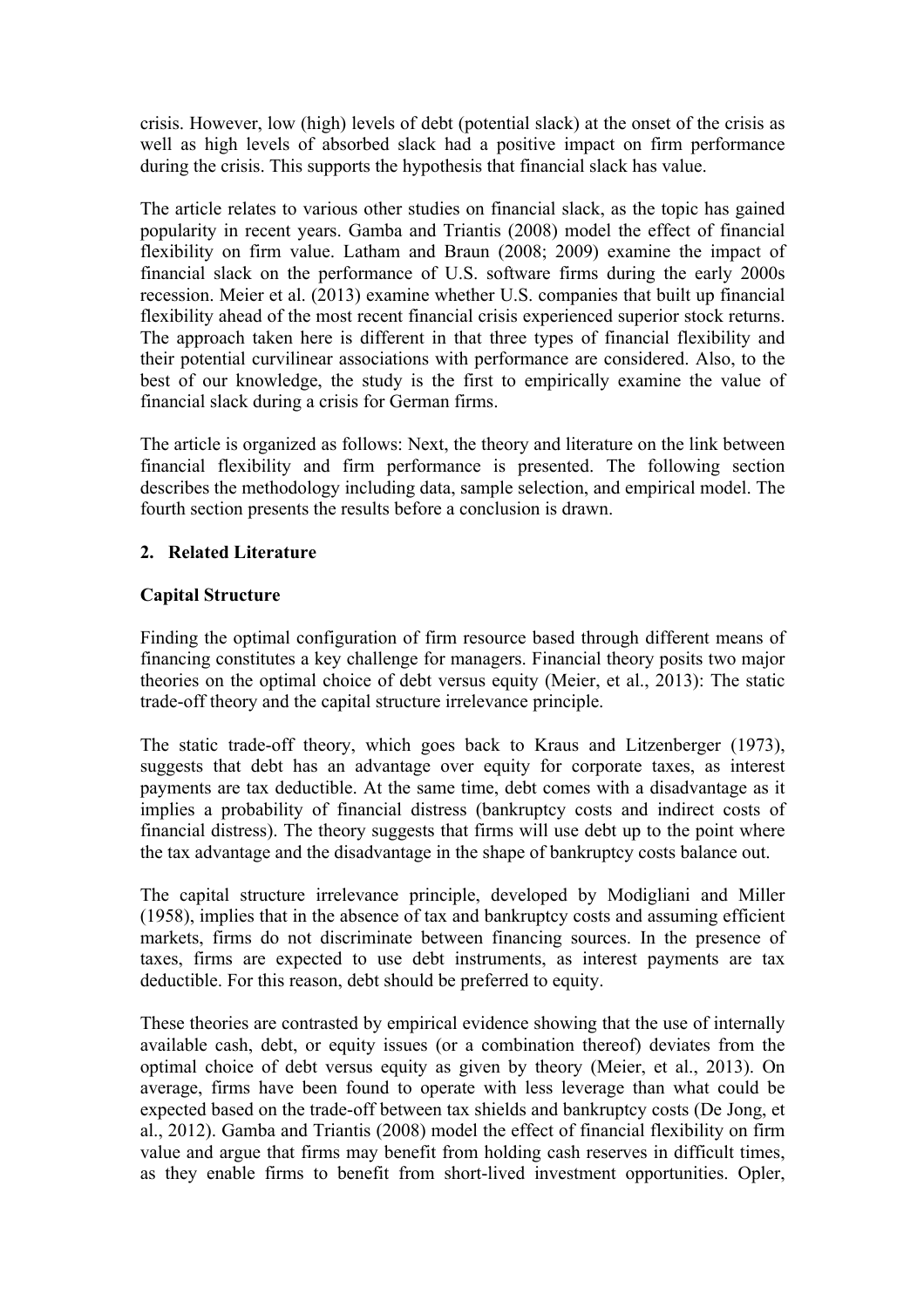Pikowitz, Stulz and Williamson (1999) use similar arguments to explain why risky firms hold higher ratios of cash to non-cash assets. Marchica and Mura (2010) use a sample of UK firms and conclude that firms with below-target leverage make more and better investments.

Overall, empirical evidence has found reality to be deviating from the major theories on financial structure. As pointed out by Meier (2013), this does not indicate that the theories are valid, though they fail to explain the cross-section of capital structures that are observed empirically. A potential explanation for this phenomenon is firms' preference for financial flexibility. Survey findings by Graham and Harvey (2001) imply that chief financial officers (CFOs) in the U.S. rank financial flexibility as the single most important determinant of capital structure choice. Similar results were produced for European firms, with Bancel and Mittoo (2004) and Brounen, de Jong and Koedijk (2004) reporting that managers rank financial flexibility as being a very important consideration when deciding on capital structure.

## **The Perils and Pitfalls of Financial Slack**

Why do firms seem to value financial flexibility? Since financial resources offer a high level of transferability to profit-yielding activities (Amit & Schoemaker, 1993), a firm that possesses such a resource cushion is assumed to be able to respond advantageously to unanticipated adverse changes in its environment, leaving it in a better position than a firm locked into a single course of action (Foss, 1998).

While this classification of slack is rather well established in literature, empirical evidence on its relevance for financial performance has still not reached a strong consensus. One possible reason is that financial slack is a multi-theoretic approach, and that the proposed effect of slack on the organization depends on how the different theories predict that managers will use slack resources (George, 2005).

Proponents of slack have identified four main functions of slack (Chiu & Liaw, 2009): Firstly, according to the resource-based view, a firm with unused or excess resources can leverage these in order to benefit from external opportunities, thereby fuelling firm growth (Nohria & Gulati, 1997; Penrose, 1959). Secondly, behavioral arguments suggest that slack positively impacts experimentation and risk taking, thereby facilitating innovation and change and creating competitive advantages (Bourgeois III, 1981; Nohria & Gulati, 1995, 1997). Thirdly, firm behavioral theorists suggest that slack acts as a buffer between organizations and external contingencies, smoothing a firm's adaption to environmental change and thereby improving firms' long-term performance (Cheng & Kesner, 1997; Tan & Peng, 2003). According to this view, firms insulate their technical cores with input and output buffers (Thompson, 1967). In case of environmental disruptions, the production process can resort to these buffers, limiting the need to respond otherwise to temporary changes. The slack resources thereby offer a margin of error (Cheng & Kesner, 1997). Along these lines, organizational research therefore hypothesizes a positive impact of slack on the performance of firms, at least before slack reaches an excessive level. Finally, behavioral theory regards firms as coalitions of actors (Cyert & March, 1963). Within the organization groups of actors have different views on organizational problems, resulting in separate and often conflicting operational goals. When resources are scarce, organizational members spend time on forming coalitions to bargain for their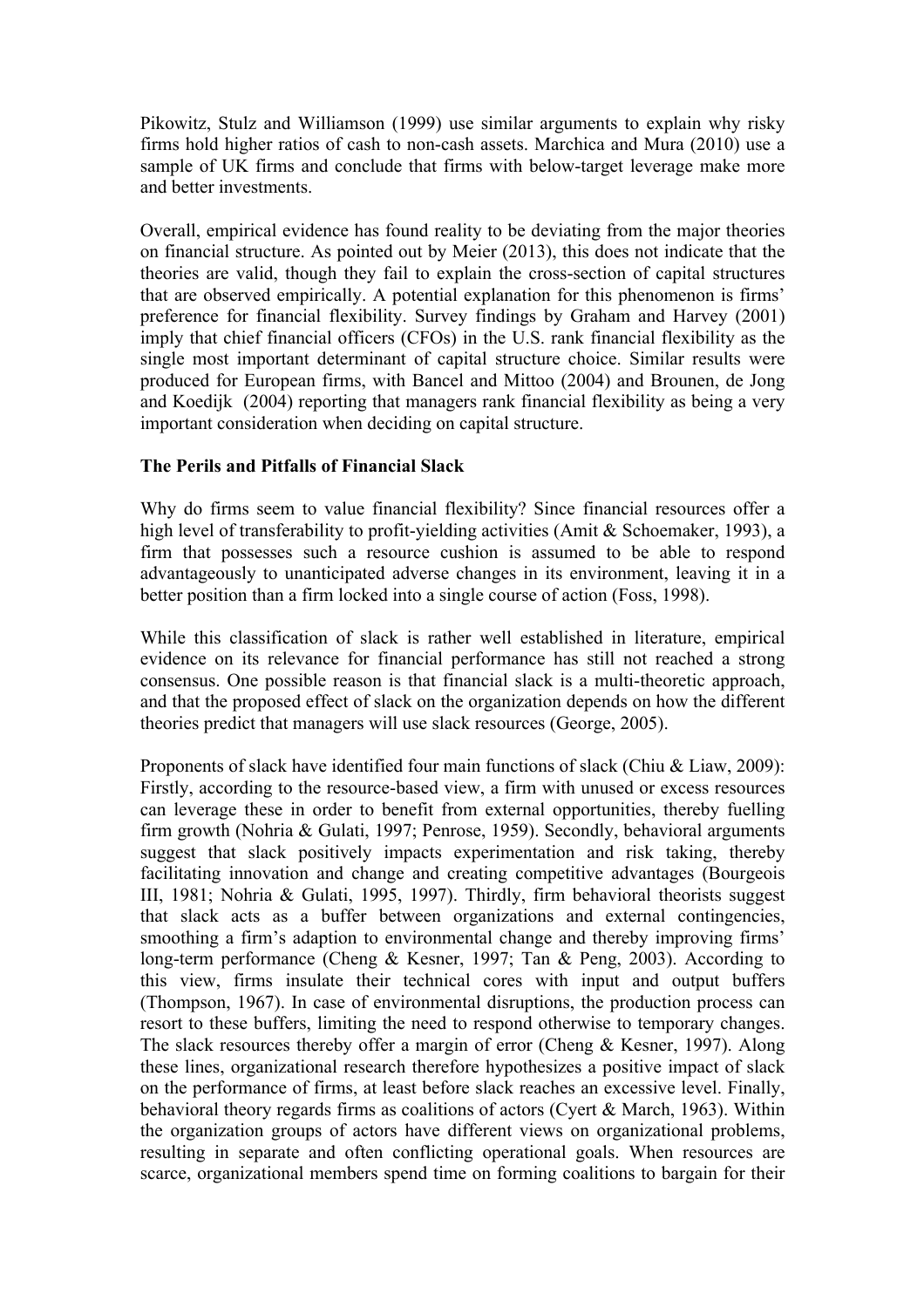share of the limited resources. If resources are more abundant—i.e., slack exists—the need for such political posturing is assumed to decrease. Researchers have therefore argued that the possession of organizational slack will alleviate intra-firm conflicts, as different parties can follow their own agendas (George, 2005).

Other scholars contend that financial slack represents a competitive disadvantage. Organizational economists and agency theorists identify slack as a source of inefficiencies (Jensen & Meckling, 1976; Leibenstein, 1980). Firms are seen as entities with different degrees of resource constraints (Baker & Nelson, 2005; George, 2005). Due to these constraints, firms are likely to make better use of their resources than firms facing fewer restrictions (Baker & Nelson, 2005; Starr & Macmillan, 1990). By finding ways to stretch and leverage their available resources, firms become more efficient, thereby enhancing their performance (George, 2005). Supporters of the agency view take a similar stand toward organizational slack, and are particularly concerned with its potential impact upon investment and financing decisions. Similar to Jensen's (1986) free cash flow hypothesis (some conceptual differences between the two measures notwithstanding) financial slack is viewed as a source of resource misallocations and potential agency problems. Managers of a firm with free cash flow may be tempted to invest in negative net present value projects instead of distributing funds to shareholders. Likewise, over-investment may result from having too much financial slack, the presence of which makes it easier for managers to pursue self-serving projects that can jeopardize performance, such as maximizing expense accounts, building slack into budgets, or engaging in empirebuilding (Dunk & Nouri, 1998; Fama, 1980). Due to these negative impacts on the organization, the optimal level of slack is zero (Love & Nohria, 2005; Phan & Hill, 1995). A complete elimination of slack, however, seems illusionary: Agency theorists argue that not only do managers accrue slack in situations beyond the principal's control, they will loathe to reveal it (Caves, Krepps, White, & Farber, 1993).

The empirical research on the value of financial slack mirrors the contrasting treatments of the concept in literature: The majority of studies seem to find either a positive or a curvilinear relationship with financial performance. A meta-study by Daniel, Lohrke, Fornaciari and Turner (2004) demonstrates this ambiguity, finding discrepancies among the 66 inquiries included. In response to these different views, recent research has examined the slack-performance relationship across different contingencies, arguing that both theoretical perspectives may be justified, albeit under differing circumstances. For example, Tan and Peng (2003) argue that companies exhibit agency problems when absorbed slack is abundant, while organizational arguments come to bear for available slack, explaining a positive relationship with performance. The question of how much of which kind of financial slack to hold in which environmental circumstances is central to such studies.

#### **Financial Slack in an Economic Downturn**

Studies within financial management hold the position that liquidity and adequate financing opportunities are particularly crucial to a company's survival and performance during an economic downturn (see e.g., Geroski & Gregg, 1997; Latham & Braun, 2009; Richardson, Kane, & Lobingier, 1998). This view is founded in the observation that an economic downturn usually brings about great changes to the aggregate liquidity. A crisis period is often preceded by a credit crunch—a period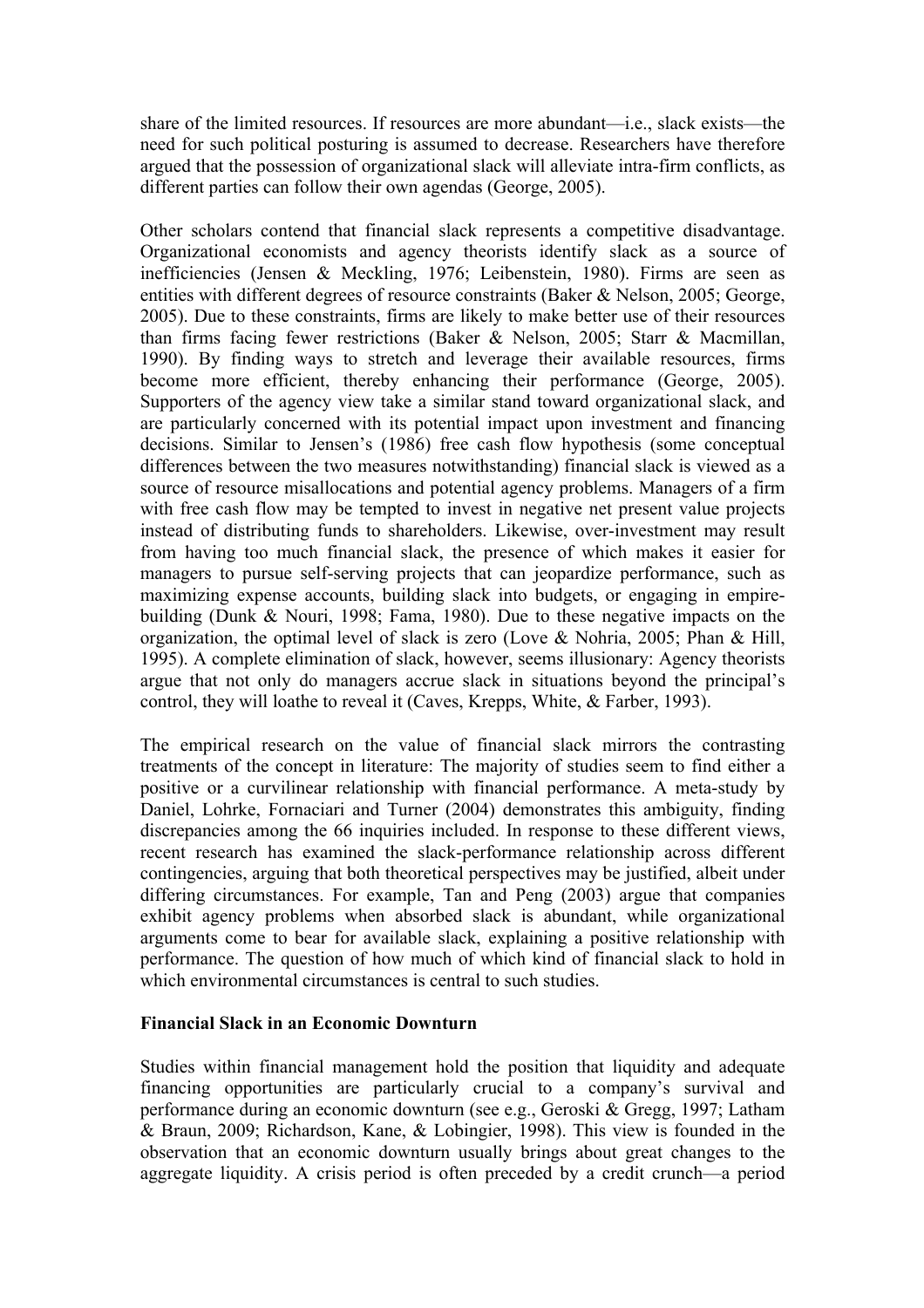characterized by tight money and high real interest rates, occurring around a cyclical peak in productive activity (Johnson, 1999). Brought about by a mix of high loan demand and a strained funds supply, a credit crunch spans the final months of an expansion as well as the early months of an ensuing recession. Public and private equity markets typically dry up, meaning that finding financial support for investment projects becomes more challenging (Park & Mezias, 2005; Perez-Quiros & Timmermann, 2000). Such changes in the aggregate liquidity will impact the default risk of firms, as most companies are to some extent dependent on accessing external financing.

Acting as a rainy day fund with a high level of flexibility in its application, slack may therefore be of particular importance during an economic downturn. While some slack resources are not unique by themselves, unabsorbed slack such as cash could be used to acquire resources critical to competitive advantages (Latham & Braun, 2008). Cheng and Kesner (1997) therefore assert that "the presence of slack resources serves a positive role by helping firms withstand severe economic recession" (p. 3). Latham and Braun (2008; 2009) examine the performance of U.S. software firms during the 2001 recession and subsequent recovery and conclude that slack can be beneficial to firm performance during recession. Using a sample of firms from Hong Kong and Singapore during the Asian economic crisis of the late 1990s, Wan and Yiu (2009) examine the role of slack for performance. They assert that the arguments of organization theory on the effect of unabsorbed slack on performance are valid during periods of *environmental jolt*. Slack is assumed to be particularly salient during this time, as slack resources cushion the impact of environmental change and allow the firm to quickly capture new opportunities as they arise. Their findings support these hypotheses, with unabsorbed slack positively influencing performance during crisis.

On the whole, extant empirical research on slack during economic downturns, although still rather limited, posits a positive association between the different forms of pre-crisis slack and performance during the crisis.

The most recent historical economic crisis was of considerable amplitude and limited non-financial firms' access to capital. In the U.S., Ivashina and Scharfstein (2009) found bank lending to large borrowers to drop by 47 percent at the most. Busch, Scharnagl, and Scheithauer (2010) show a similar slowdown of bank lending for Germany, where strong negative loan supply shocks to non-financial corporations were observed during the first quarters of 2008. A small number of papers analyze the effects of the most recent financial crisis empirically, albeit mostly in a U.S. context. Campbello, Graham and Harvey (2010) question 1,050 Chief Financial Officers (CFOs) in 39 countries to assess whether their firms are credit constrained during the global credit crisis of 2008. They find, among other results, that the inability to borrow externally restricted investment in attractive projects for 86 percent of U.S. CFOs. Similar findings were made for European survey respondents. Simutin (2010) reports a positive relationship between corporate excess cash holdings and future stock returns. However, during market downturns, firms with more excess cash are found to have higher market betas and lower returns. While such firms invest more strongly in the future than their peers, this is not reflected in a stronger future profitability. Simutin (2010) therefore concludes that "I find no relationship between excess cash and future profitability, hinting at a possibility of overinvestment by high excess cash firms" (p. 1210). Meier et al. (2013) examine U.S. firms and the impact of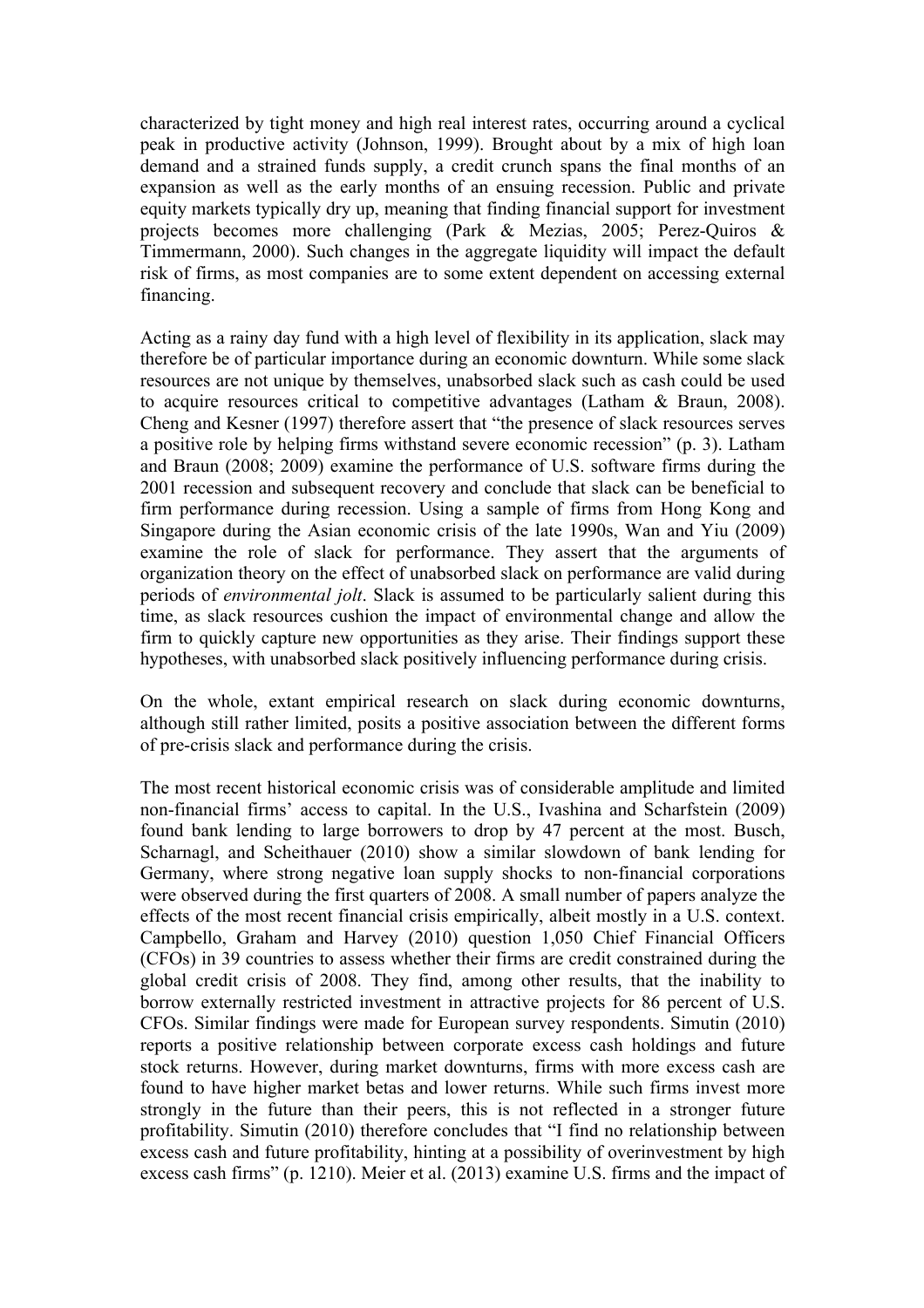the financial slack on stock returns during the economic crisis. They find no positive influence of high pre-crisis levels of cash, whereas high pre-crisis levels of debt impact firm value negatively.

In short, there is theoretical and some empirical support for the view that several of slack's proposed functions should come into their own during an economic crisis. Accordingly, this article expects to find a significant association between slack before a crisis and performance during a subsequent economic downturn, either in the shape of a linear or a curvilinear relationship.

## **3. Methodology**

To analyze the value of financial slack, three common dimensions of the financial slack concept are addressed. Building on the definition of a resource cushion, researchers have highlighted different dimensions of the financial slack concept, such as the accessibility of slack (e.g., immediately vs. deferred; Finkelstein & Hambrick, 1990) or the amount of managerial discretion offered (Sharfman, Wolf, Chase, & Tansik, 1988). Different types of slack have resulted and, in consequence, a wide array of financial ratios has been used in empirical studies to capture the phenomenon quantitatively. A comparison between the operationalization of slack used by e.g., George (2005) versus Tan and Peng (2003) makes this issue transparent.

Out of all possible options, the most widely used classifications of slack seem to be *available*, *absorbed* and *potential* slack (Cheng & Kesner, 1997; Daniel, et al., 2004). These three types of slack are differentiated between based on their "ease of recovery". Extant literature most often defines available slack as the difference between available working capital and required working capital (see e.g., Bourgeois III & Singh, 1983; Bradley, Wiklund, & Shepherd, 2010; Bromiley, 1991; Chiu & Liaw, 2009; Geiger & Cashen, 2002). This difference is known as the current ratio, as is demonstrated in the overviews given by both Daniel et al. (2004, pp. 568-570) where 14 out of 23 studies applied the current ratio to measure available slack—and Tan and Peng (2003, p. 1252). To keep in line with previous inquiries and to facilitate cross-study comparison, this study also applies the current ratio, measured as current assets divided by current liabilities. Potential slack indicates the firm's ability to gain external resources (Hambrick & D'Aveni, 1988). It is common to capture this variable by using a leverage ratio; here, the ratio of equity to total debt is applied. Finally, Absorbed or recoverable slack is defined as excess resources tied up in salaries, overhead expenses and other administrative expenses, meaning that it requires some effort to access. This type of slack is commonly measured as the ratio of general and administrative expenses (SG&A) to sales (Bromiley, 1991; Cheng & Kesner, 1997; Daniel, et al., 2004; Iyer & Miller, 2008; Singh, 1986; Wefald, Katz, Downey, & Rust, 2010).

The proxies are measured for a sample of German firms as an average over the four years prior to the crisis, from 2004 to 2007. The sample was drawn from German firms as most of the previous studies concerning financial slack and economic crises mentioned throughout this paper focus either on U.S. or Asian firms. Balance sheet and income statement information is taken from Orbis, and financial firms as well as firms operating in regulated industries are excluded, such as utilities. Furthermore, the sample is restricted to large private and publicly-listed firms with an annual turnover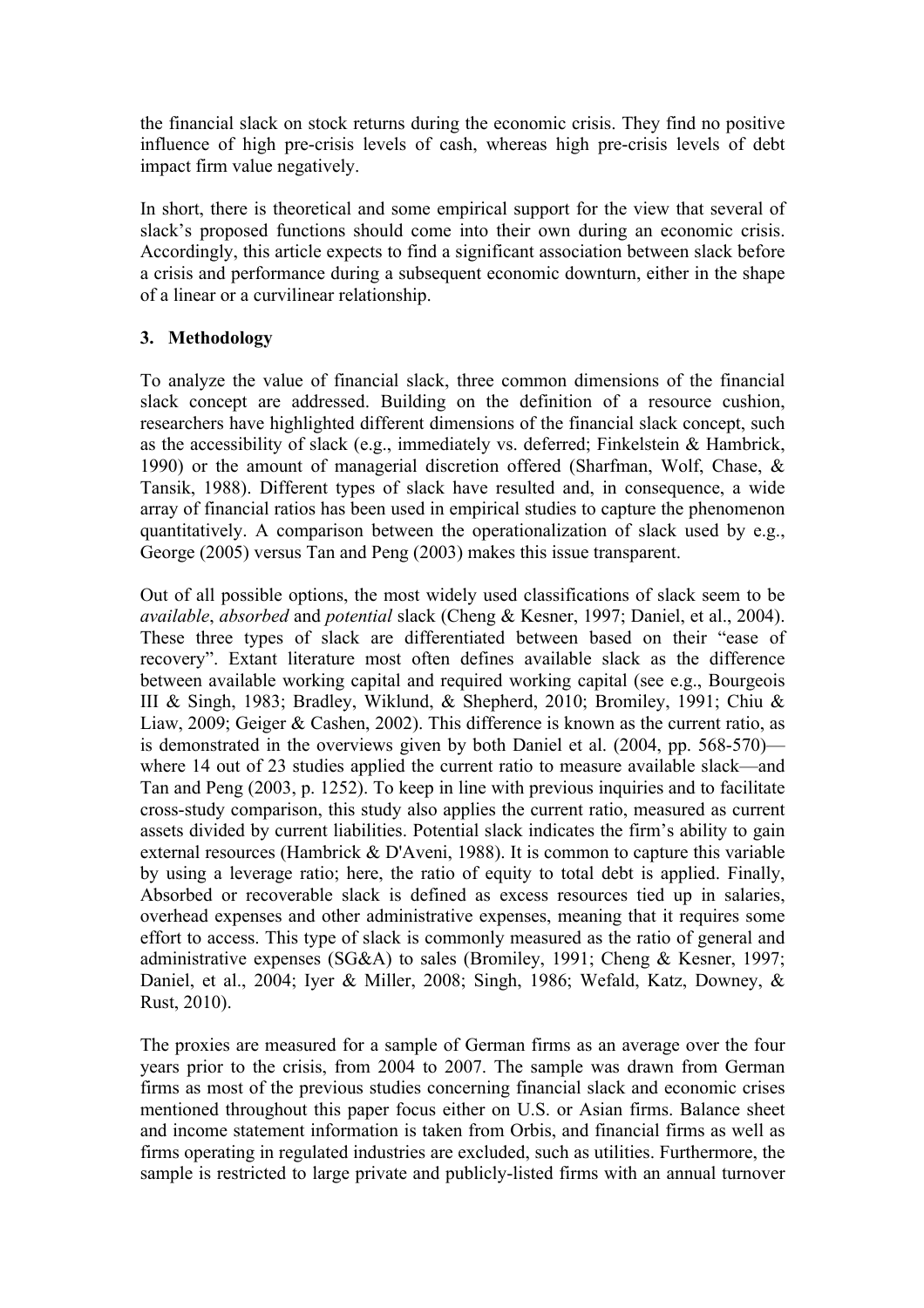greater than  $\epsilon$ 50 million<sup>1</sup>. This yields a total sample size of 322 companies. A separate variable was added to control for industry effects.

In keeping with previous relevant research efforts, the choice of performance measure was narrowed down to accounting-based ratios (George, 2005; Latham & Braun, 2008; Love & Nohria, 2005; Markides & Williamson, 1994; Wan & Yiu, 2009). Within this group of performance measures, return on assets (ROA), return on equity (ROE) and return on sales (ROS) are common. ROE was ruled out due to its sensitivity to capital structure differences. ROA and ROS were found to be highly correlated. However, given that one of the main variables in the analysis is assessed relative to sales to control for firm-specific variations due to size, regression equations using ROS as the dependent variable may be a mathematical artefact (Farris, Parry, & Ailawadi, 1992; Hitt, Hoskisson, & Kim, 1997). ROA was relied upon as performance measure and resources. It was measured as an average over the period of  $2008$  to  $2010<sup>2</sup>$  In addition, ROA during 2007 was added as a control variable.

In a second step, the association between the independent and the performance variable was examined using heteroscedastic t regression analysis. As the variables included in the analyses represent accounting or financial ratios, extreme values that shift the variables' distribution away from the normal distribution are more likely to occur. The accounting construction of the numerator and denominator in the case of financial ratios is responsible for such extreme values, and the departure of financial ratios from normality is well-documented (Barnes, 1982; Lau, Lau, & Gribbin, 1995; McLeay, 1997). Both accounting and statistical literature have suggested the t distribution provides a good fit to ratios (Taylor & Verbyla, 2004). The t distribution has more probability in the tails than the normal distribution, meaning that it accommodates the fact that extreme values are more likely to occur for ratios. Using the t specification to model a regression is therefore a quite widespread way of making an analysis more robust and of modelling possible heteroscedasticity, which is a common occurrence in cross-sectional regressions.

## **4. Results**

Table 1 provides descriptive statistics and correlations for the variables used in the analysis. As the table suggests there were no high correlations between the study variables and between the two performance measures. In addition, collinearity diagnostics were run, finding no statistically significant issues with values of variance inflation factors (VIF  $\leq$  2 or  $>$ 10). As such, multicollinearity was not a problem in the study. The variable of available slack was transformed using power transformation to reduce skewness, as its standard deviation diverges rather strongly from the mean.

<sup>&</sup>lt;sup>1</sup> According to the Basel Capital Accords, a SME is defined as a company with reported sales of less than  $E$ 50 million (Basel Committee on Banking Supervision, 2013).<br><sup>2</sup> Any precise dating of economic downturns poses a challenge. According to The Centre for Economic

Policy Research (CEPR), the Eurozone economic crisis began in first quarter of 2008 (2014).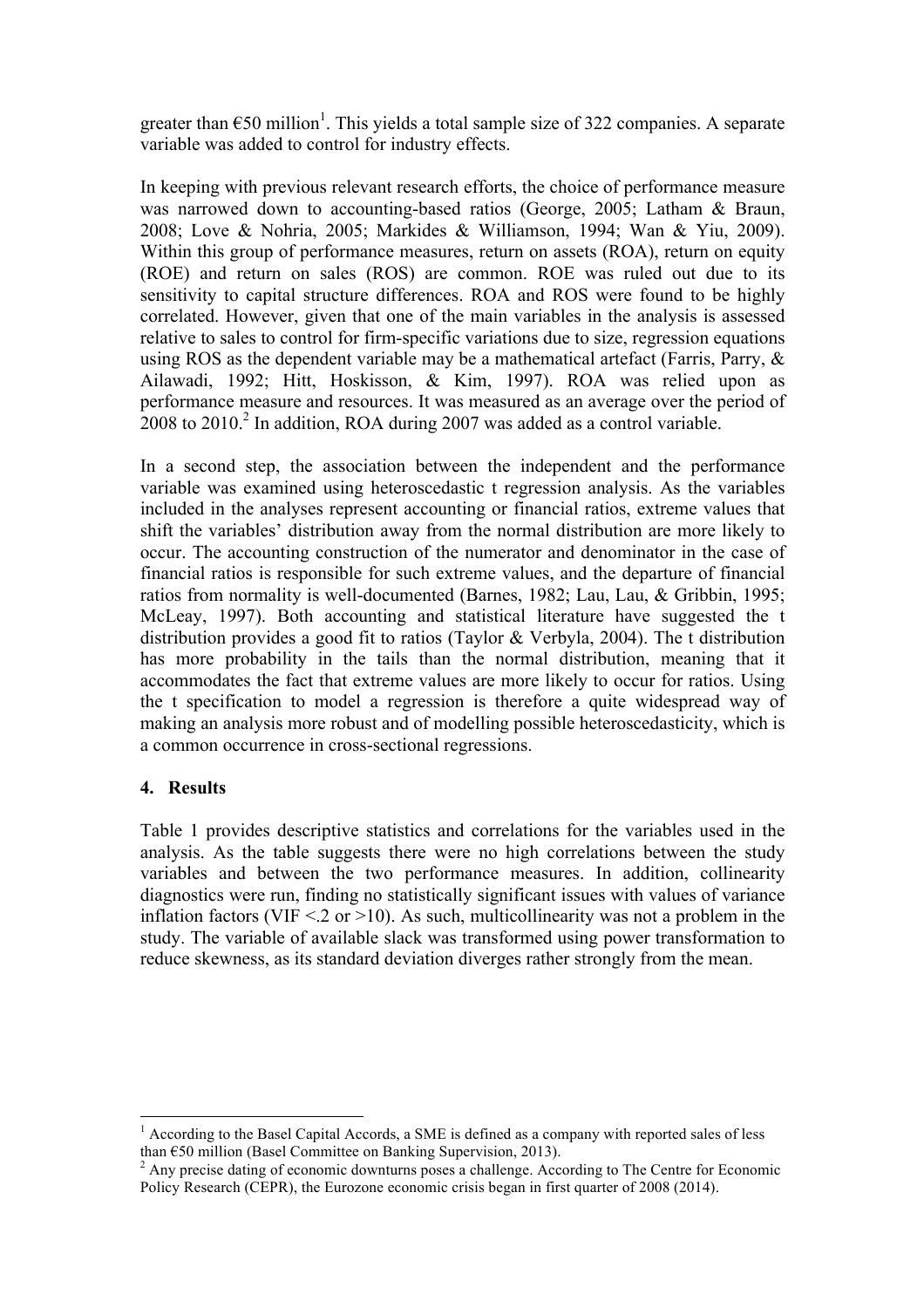| Variables                                              | Means S.D.     |      |                             |                                          |  |  |  |
|--------------------------------------------------------|----------------|------|-----------------------------|------------------------------------------|--|--|--|
| 1 Potential slack                                      | 46.3           | 24.9 |                             |                                          |  |  |  |
| 2 Absorbed slack                                       | 0 <sup>3</sup> |      | $0.2 \quad 0.360$ **        |                                          |  |  |  |
| 3 Available slack                                      |                |      | $71.5$ 557.6 0.412 ** 0.095 |                                          |  |  |  |
| 4 Previous performance                                 |                |      |                             | 53.7 126.8 0.038 * -0.311 ** 0.097       |  |  |  |
| 5 Performance in downturn                              |                |      |                             | 6.2 10.5 -0.059 -0.197 ** 0.042 0.641 ** |  |  |  |
| $N = 322$                                              |                |      |                             |                                          |  |  |  |
| ** $p < 0.01$ , two-tailed. * $p < 0.05$ , two-tailed. |                |      |                             |                                          |  |  |  |

Table 1: Descriptive statistics and correlations.

Table 2 offers the results from the three-step hierarchical regression analyses. Profitability was regressed on all explanatory variables after controlling for the industry dummy and past growth, as reported in Table 2. The log likelihood associated with the entry of the main effects and the quadratic terms is significant at the .05 level or better in all three models. As indicated by Model 1, while no predictions were made for the impact of the control variables onto performance, past performance played the role it was expected to. The adverse impact of environmental hostility presents a greater threat to firms which might already be struggling. The industry dummy was not significantly associated with performance at the time of an economic downturn.

Model 2 reports the results for the effects of the main explanatory variables. With the exception of available slack, all are highly significant. The findings suggest that the presence of absorbed slack is positively associated with performance  $(p < .05)$ , while potential slack exhibits a negative association with performance  $(p < .001)$ , which corresponds to a positive relationship between performance and debt levels. The linear model therefore suggests that firms with high levels of absorbed financial resources and debt perform better than their peers during an economic crisis.

This picture is nuanced by Model 3, which considers possible quadratic effects. While available slack remains insignificant throughout, the quadratic terms of absorbed and potential slack are both highly significant ( $p < .05$  and  $p < 0.001$ , respectively). For absorbed slack, the quadratic term has a negative coefficient, while the single term is positive, meaning that the negative effect dominates at low levels of absorbed slack, while the positive effect dominates at high levels. This results in a concave or inverseshaped U. The turning point lies at 86 percent, which is more than a standard deviation from the mean. Since the median is slightly lower than the mean in this case, for most firms in the sample, the association with performance is therefore positive, but at a declining rate.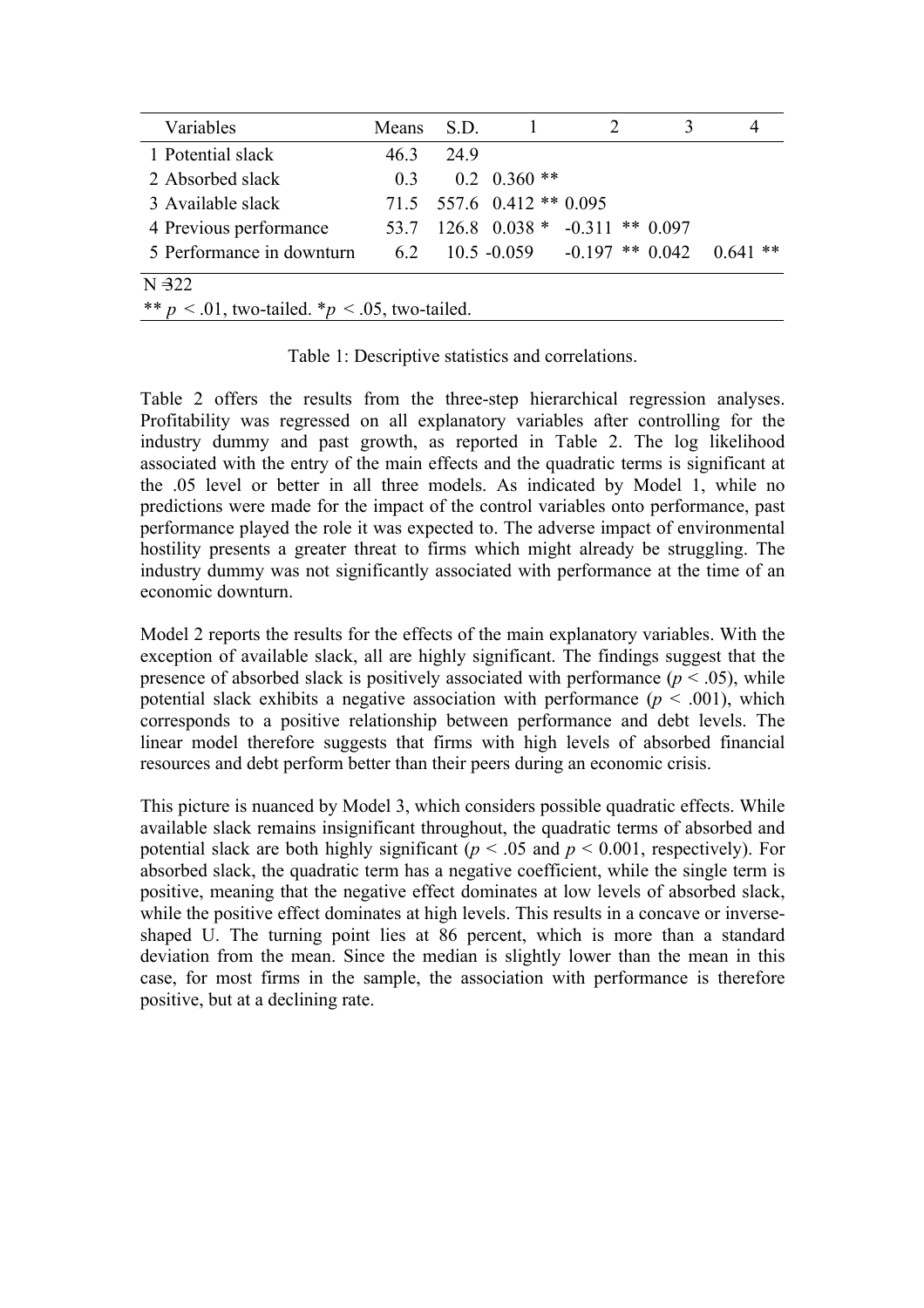|                              | Model 1                                                             |            | Model 2      | Model 3    |              |  |
|------------------------------|---------------------------------------------------------------------|------------|--------------|------------|--------------|--|
| Control variables            |                                                                     |            |              |            |              |  |
| Previous performance         | $0.77$ $(0.03)$ ***                                                 | 0.82       | $(0.03)$ *** | 0.82       | $(0.03)$ *** |  |
| Industry dummy               | 0.03(0.03)                                                          | 0.02       | (0.03)       | 0.01       | (0.03)       |  |
| Main variables               |                                                                     |            |              |            |              |  |
| Potential slack              |                                                                     | $-0.05$    | $(0.01)$ *** | $-0.06$    | $(0.01)$ *** |  |
| Absorbed slack               |                                                                     | 2.54       | $(1.30)$ *   | 5.31       | $(1.51)$ *** |  |
| Available slack              |                                                                     | $-1.12$    | (1.00)       | $-0.95$    | (0.95)       |  |
| Squared variables            |                                                                     |            |              |            |              |  |
| Potential slack <sup>2</sup> |                                                                     |            |              | 0.00       | $(0.00)$ *** |  |
| Absorbed slack <sup>2</sup>  |                                                                     |            |              | $-4.97$    | $(2.12)$ *   |  |
| Intercept                    | $-1.33(1.13)$                                                       | $-0.55$    | (1.25)       | $-0.72$    | (1.21)       |  |
| log(L)                       | $-1034.375$                                                         | $-1026.46$ |              | $-1015.68$ |              |  |
| LR                           |                                                                     | 15.834 **  |              | 37.398 *** |              |  |
|                              | Note. Coefficients are unstandardized. Standard errors in brackets. |            |              |            |              |  |

.  $p < .10$ . \*  $p < .05$ . \*\*  $p < .01$ . \*\*\*  $p < .001$ .

Table 2: Regression results.

In the case of potential slack, the single term is negative with a positive quadratic term. This means that at low levels of potential slack, the negative effect will dominate, while at higher levels, the positive primary effect takes over. This produces a convex or U-shaped relationship. The turning point lies at 64 percent, which is well within the relevant range of the variable (between 2 and 97 percent). This means that high (low) levels of debt (potential slack) are negatively associated with performance, while low (high) levels of debt (potential slack) exhibit a positive association with performance during an economic downturn.

## **5. Discussion and Conclusion**

Overall, the findings lend support to the central proposition that the financial slack has value in difficult market conditions. The financial flexibility offered by higher levels of financial slack showed a strong impact on performance during an economic downturn, as uncertainty was at its highest. The lack of a significant association between available slack and performance is consistent with recent findings of Meier et al. (2013), who find excess cash and cash equivalent resources to have no impact on firm value during the most recent financial crisis. Simutin (2010) reports similar results. Combined, such findings support the notion that the impact of slack on performance may not always be potent, justifying a contingency approach.

None of the aforementioned studies examine the possibility of non-linear effects during a declining economic environment. Studies that do identify a non-linear relationship between financial slack and performance have found the shape of the association to be inverse curvilinear (Chiu & Liaw, 2009; George, 2005; Wefald, et al., 2010). In this case, the relationship between potential slack and performance was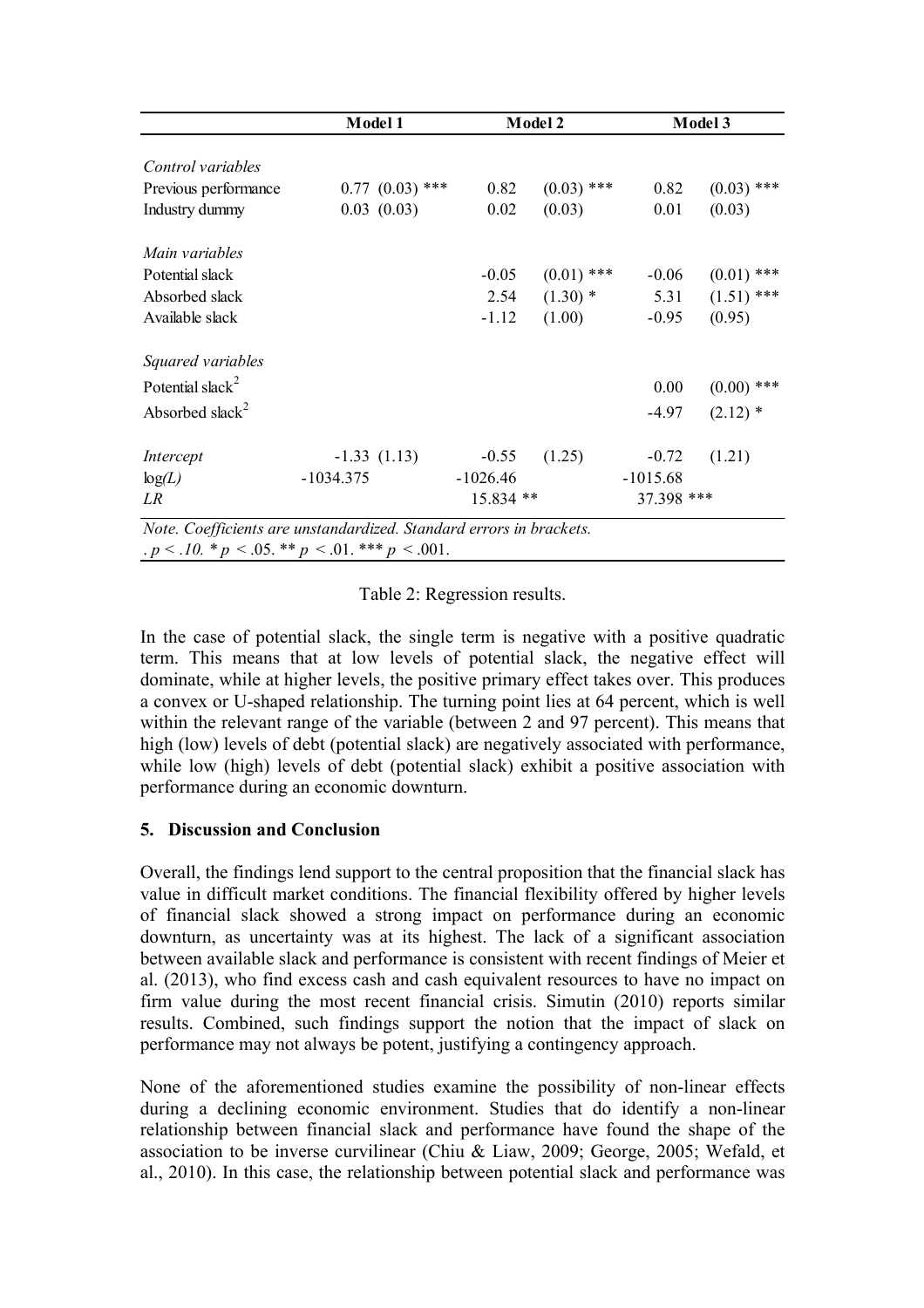found to be U-shaped. Two aspects modify what appears to be a counterintuitive result. Firstly, the previous studies examine the slack-performance association in environments of higher munificence, while this study argues that the relationship will depend upon the circumstances. Secondly, the finding of a U-shaped association between potential slack and performance empirically supports Bromiley's (1991) commonly cited theory that firms with a medium level of slack will be stuck in the middle. Available resources in the form of slack can constitute a strategic advantage, as a firm with slack can utilize opportunities not available to firms without such resources. Alternatively, a firm with low levels of slack may miss out on such opportunities and will seek to improve performance through improved management, leading to cost reductions and in turn higher performance. Bromiley (1991) was one of the first to detect a curvilinear relationship between slack and performance, holding that either action—taking advantage of opportunities via slack or managing more carefully due to a shortage of slack—should result in performance improvement. This seems to be the case for the sample firms during the economic crisis. An additional interpretation of this finding would be that a threshold to potential slack exists (Chiu & Liaw, 2009). Performance only improves as long as the level of financial slack held by a firm exceeds a certain threshold. If this is not the case, no financial slack would be preferable.

The inverse curvilinear relati onship identified between absorbed slack and performance is in line with behavioral arguments of slack, which relate higher levels of slack to the beneficial effects of experimentation, risk taking, and coalitions among managers. Previous inquiries have also found organizational theory to have higher validity when dealing with absorbed slack. In their meta-study, Daniel et al. (2004) found a positive impact of absorbed slack on performance. Miller and Leiblein (1996) sampled between 295 and 445 U.S. firms in four periods and found firm performance to be strengthened by the presence of recoverable slack. Tan and Peng (2003) examine Chinese state enterprises in 1991-92 and concluded that organization theory generates stronger predictions when dealing with unabsorbed slack.

Although hardly a unique resource, slack may play an important role in firm performance and add to the explanatory power of resource-based arguments. The results reflect that different types of slack may exhibit different associations with performance. To enhance performance, balancing the types of financial slack is therefore a prerequisite, and both low- and high-discretion slack should be optimized. Combined, these findings make it clear that the relationships between slack and performance are heterogeneous, justifying an analysis according to type of slack. Furthermore, the impact of slack on performance may not always be as potent at all times, favoring a contingency approach.

It is likely that the impact of slack on performance will vary across industries. Although the present analysis controlled for industry effects, further studies might focus on several types of slack within a single industry.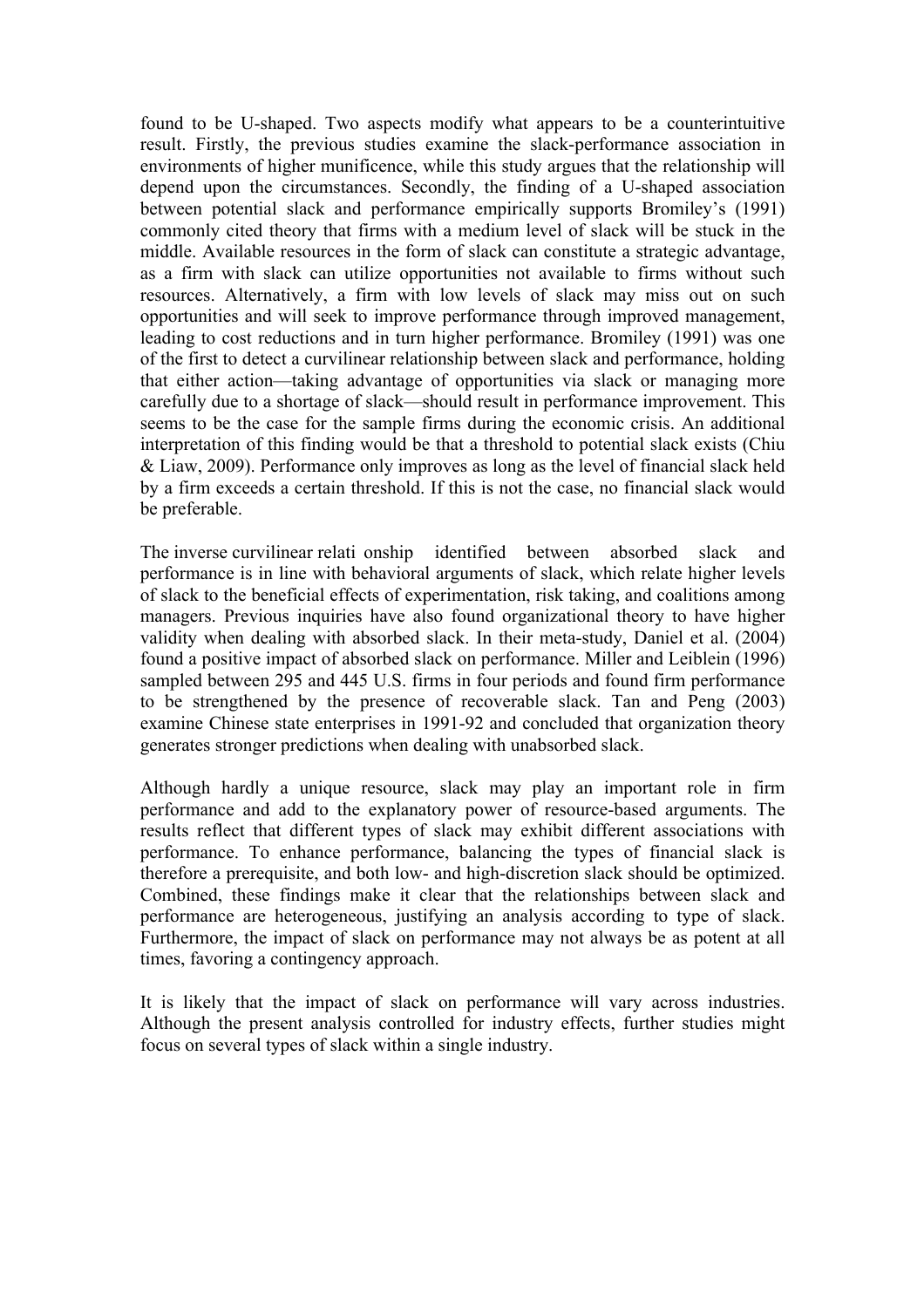#### **References**

Amit, R., & Schoemaker, P. J. H. (1993). Strategic assets and organizational rent. *Strategic Management Journal, 14*(1), 33.

Baker, T., & Nelson, R. E. (2005). Creating something from nothing: Resource construction through entrepreneurial bricolage. *Administrative Science Quarterly, 50*(3), 329-366.

Bancel, F., & Mittoo, U. R. (2004). Cross-country determinants of capital structure choice: A survey of European firms. *Financial Management, 33*(4), 71-101.

Barnes, P. (1982). Methodological implications of non-normally distributed financial ratios. *Journal of Business Finance & Accounting, 9*(1), 51-62.

Basel Committee on Banking Supervision (2013). Bank for international settlements. Retrieved 28 August, 2013, from http://www.bis.org/bcbs/

Bourgeois III, L. J. (1981). On the measurement of organizational slack. *The Academy of Management Review, 6*(1), 29-39.

Bourgeois III, L. J., & Singh, J. V. (1983). *Organizational slack and political behavior among top management teams.* Paper presented at the Academy of Management Proceedings.

Bradley, S. W., Wiklund, J., & Shepherd, D. A. (2010). Swinging a double-edged sword: The effect of slack on entrepreneurial management and growth. *Journal of Business Venturing, Forthcoming*.

Bromiley, P. (1991). Testing a causal model of corporate risk taking and performance. *Academy of Management Journal, 34*(1), 37-59.

Brounen, D., De Jong, A., & Koedijk, K. (2004). Corporate finance in Europe confronting theory with practice. *Financial Management, 33*(4), 71-101.

Busch, U., Scharnagl, M., & Scheithauer, J. (2010). *Loan supply in Germany during the financial crisis*.

Campello, M., Graham, J. R., & Harvey, C. R. (2010). The real effects of financial constraints: Evidence from a financial crisis. *Journal of Financial Economics, 97*(3), 470-487.

Caves, R. E., Krepps, M. B., White, M. J., & Farber, H. (1993). Fat: The displacement of nonproduction workers from U.S. manufacturing industries. *Brookings Papers on Economic Activity. Microeconomics, 1993*(2), 227-288.

Centre of Economic Policy Research (CEPR) (2014). Euro area business cycle dating committee. Retrieved 2 January, 2015, from http://www.cepr.org/content/euro-areabusiness-cycle-dating-committee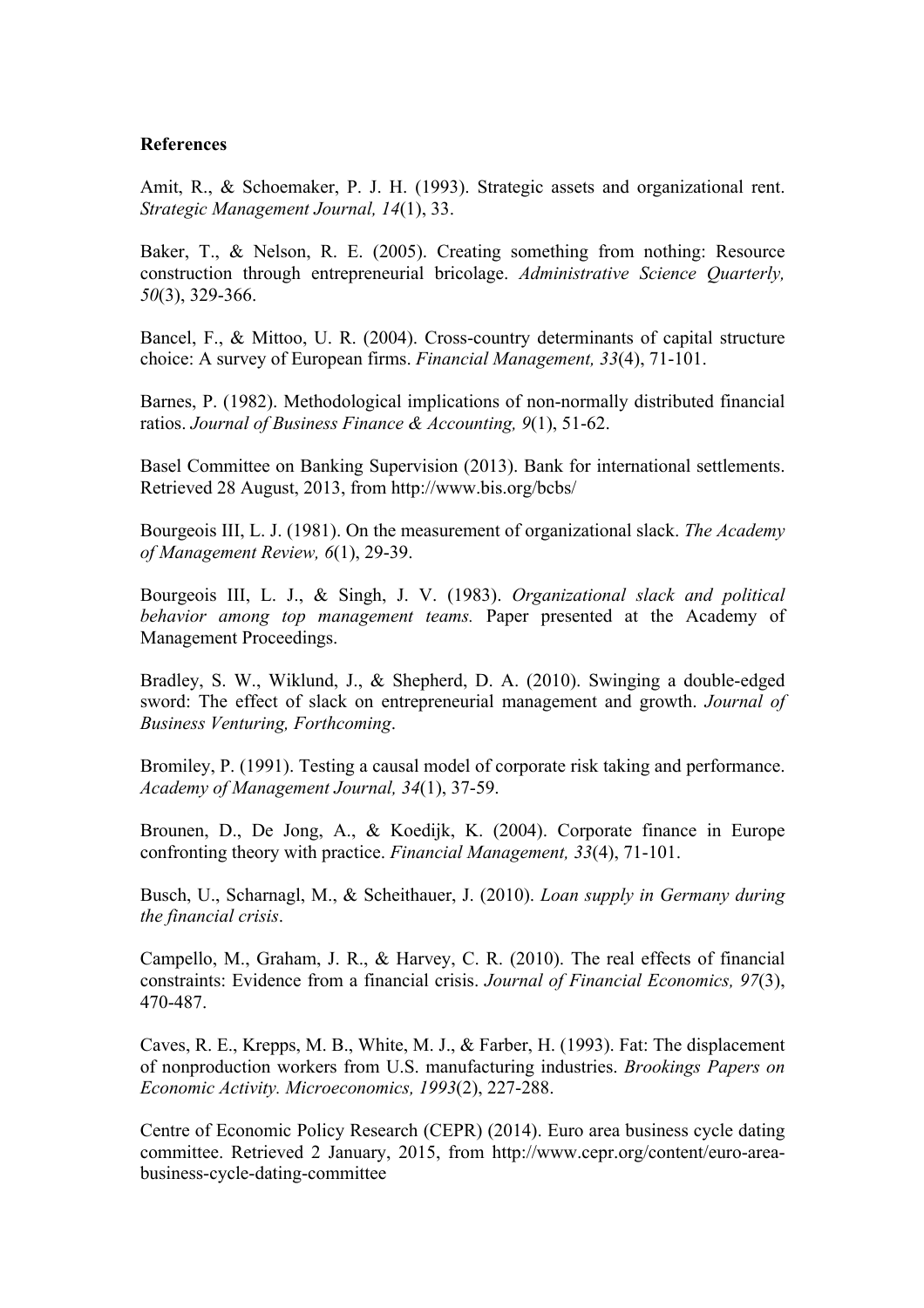Cheng, J. L. C., & Kesner, I. F. (1997). Organizational slack and response to environmental shifts: The impact of resource allocation patterns. *Journal of Management, 23*(1), 1.

Chiu, Y.-C., & Liaw, Y.-C. (2009). Organizational slack: Is more or less better? *Journal of Organizational Change Management, 22*(3), 321-342.

Cyert, R. M., & March, J. G. (1963). *A behavioral theory of the firm*. Englewood Cliffs, NJ: Prentice-Hall.

Daniel, F., Lohrke, F. T., Fornaciari, C. J., & Turner, R. A. (2004). Slack resources and firm performance: a meta-analysis. *Journal of Business Research, 57*(6), 565-574.

De Jong, A., Verbeek, M., & Verwijmeren, P. (2012). Does financial flexibility reduce investment distortions? *The Journal of Financial Research, XXXV*(2), 243- 259.

DeAngelo, H., & DeAngelo, K. (2007). Capital structure, payout policy, and financial flexibility. University of Southern California.

Dunk, A. S., & Nouri, H. (1998). Antecedents of budgetary slack: A literature review and synthesis. *Journal of Accounting Literature, 17*, 72.

Fama, E. F. (1980). Agency problems and the theory of the firm. *The Journal of Political Economy, 88*(2), 288-307.

Farris, P. W., Parry, M. E., & Ailawadi, K. L. (1992). Structural analysis of models with composite dependent variables. *Marketing Science, 11*(1), 76-94.

Finkelstein, S., & Hambrick, D. C. (1990). Top-management-team tenure and organizational outcomes: The moderating role of managerial discretion. *Administrative Science Quarterly, 35*(3), 484-503.

Foss, N. (1998). Real options and the theory of the firm. In R. Sanchez (Ed.), *Options theory in strategic management*. London: Sage.

Gamba, A., & Triantis, A. (2008). The value of financial flexibility. *Journal of Finance, 63*(5), 2263-2296.

Geiger, S. W., & Cashen, L. (2002). A multidimensional examination of slack and its impact on innovation. *Journal of Managerial Issues, 14*(1), 68.

George, G. (2005). Slack resources and the performance of privately held firms. *Academy of Management Journal, 48*(4), 661-676.

Geroski, P. A., & Gregg, P. (1997). *Coping with recession: UK company performance in adversity*. Cambridge: Cambridge University Press.

Graham, J. R., & Harvey, C. R. (2001). The theory and practice of corproate finance: Evidence from the field. *Journal of Financial Economics, 60*, 187-243.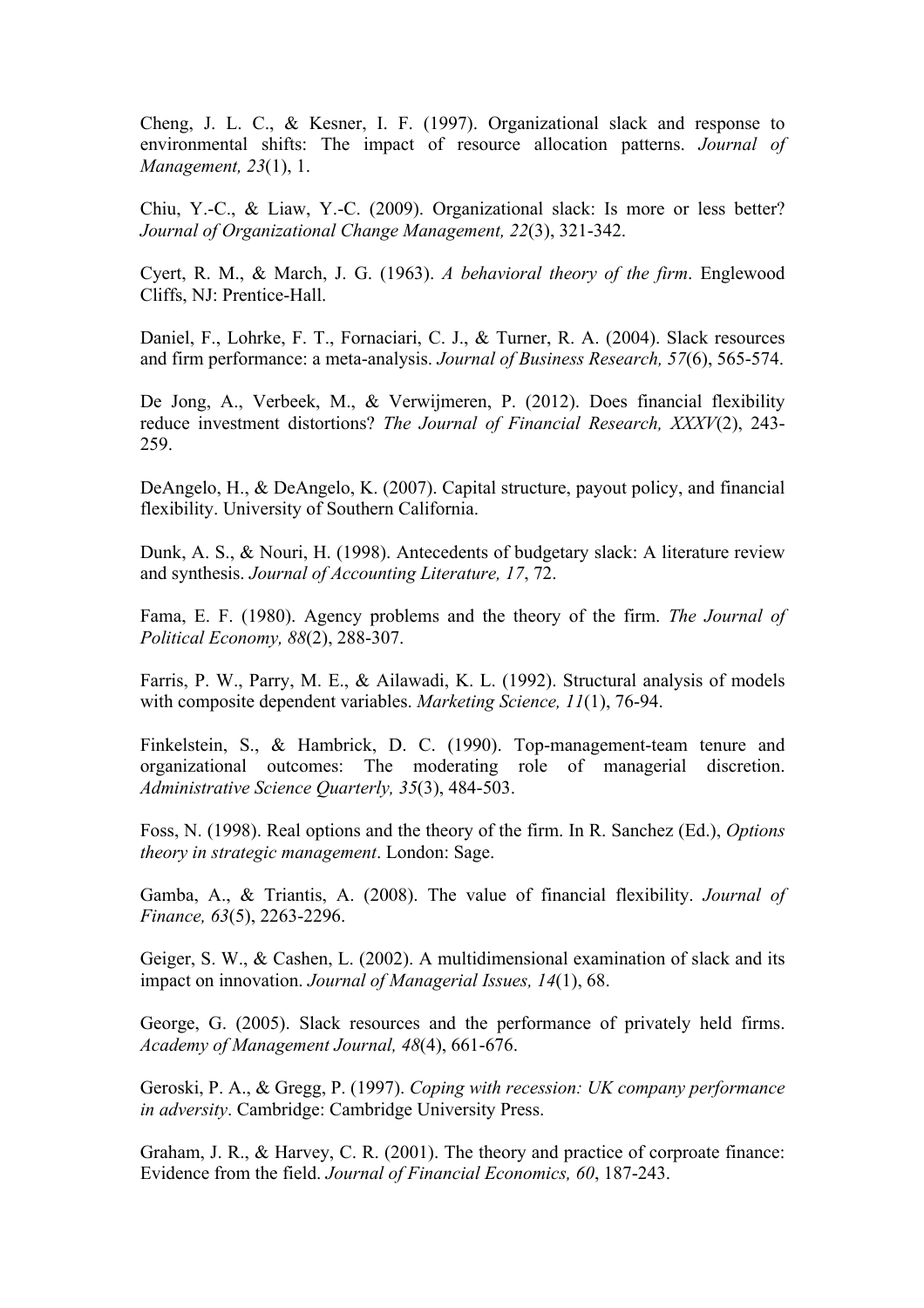Hambrick, D. C., & D'Aveni, R. A. (1988). Large corporate failures as downward spirals. *Administrative Science Quarterly, 33*(1), 1-23.

Hitt, M. A., Hoskisson, R. E., & Kim, H. (1997). International diversification: Effects on innovation and firm performance in product-diversified firms. *Academy of Management Journal, 40*(4), 767-798.

Ivashina, V., & Scharfstein, D. (2009). Bank lending during the financial crisis of 2008. Harvard Business School.

Iyer, D. N., & Miller, K. D. (2008). Performance feedback, slack, and the timing of acquisitions *Academy of Management Journal, 51*(4), 808-822.

Jensen, M. C., & Meckling, W. H. (1976). Theory of the firm: Managerial behavior, agency costs and ownership structure. *Journal of Financial Economics, 3*(4), 305-360.

Jensen, M. C. (1986). Agency costs of free cash flow, corporate finance and takeovers. *American Economic Review, 76*(2), 323-329.

Johnson, M. F. (1999). Business cycles and the relation between security returns and earnings. *Review of Accounting Studies, 4*(2), 93-117.

Kraus, A., & Litzenberger, R. H. (1973). A state-preference model of optimal financial leverage. *The Journal of Finance, 28*(4), 911-922.

Latham, S. F., & Braun, M. R. (2008). The performance implications of financial slack during economic recession and recovery: Observations from the software industry (2001-2003). *Journal of Managerial Issues, 20*(1), 23.

Latham, S. F., & Braun, M. R. (2009). Assessing the relationship between financial slack and company performance during an economic recession: An empirical study. *International Journal of Management, 26*(1), 33-39.

Lau, H.-S., Lau, A. H.-L., & Gribbin, D. W. (1995). On modeling cross sectional distributions of financial ratios. *Journal of Business Finance & Accounting, 22*(4), 521.

Leibenstein, H. (1980). *Beyond economic man: A new foundation for microeconomics*. Cambridge, MA Harvard University Press.

Love, E. G., & Nohria, N. (2005). Reducing slack: The performance consequences of downsizing by large industrial firms, 1977-93. *Strategic Management Journal, 26*(12), 1087-1108.

Marchica, M.-T., & Mura, R. (2010). Financial flexibility, investment ability, and firm value: Evidence from firms with spare debt capacity. *Financial Management, 39*(4), 1339-1365.

Markides, C. C., & Williamson, P. J. (1994). Related diversification, core competences and corporate performance. *Strategic Management Journal, 15*, 149.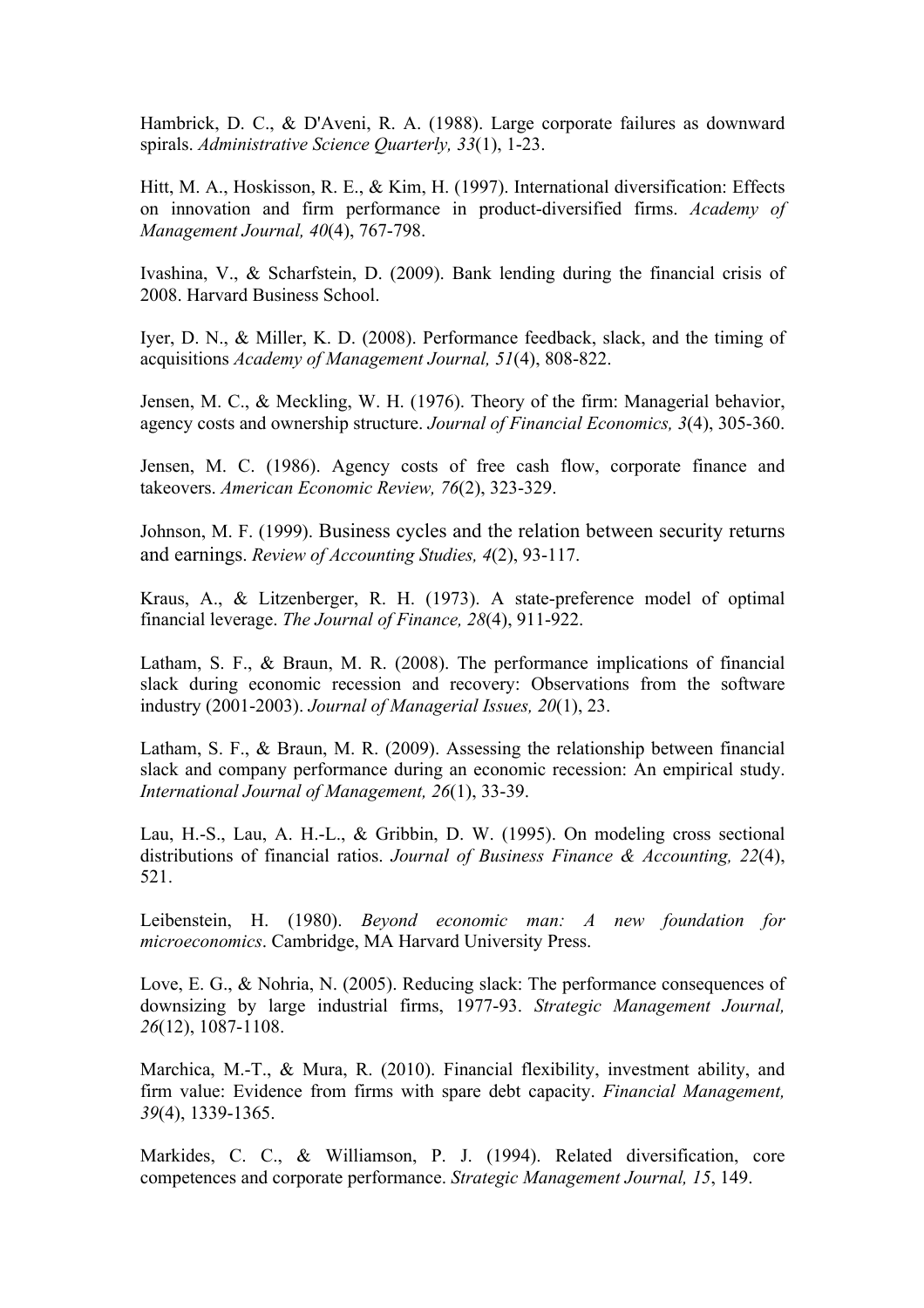McLeay, S. (1997). Boundary conditions for ratios with positively distributed components *Journal of Business Finance & Accounting, 24*(1), 67-84.

Meier, I., Bozec, Y., & Laurin, C. (2013). Financial flexibility and the performance during the recent financial crisis. *International Journal of Commerce & Management, 23*(2), 79-96.

Miller, K. D., & Leiblein, M. J. (1996). Corporate risk-return relations: Returns variability versus downside risk. *Academy of Management Journal, 39*(1), 91-122.

Modigliani, F., & Miller, M. H. (1958). The cost of capital, corporation finance and the theory of investment. *The American Economic Review, XLVIII*(3 June 1958), 261- 297.

Nohria, N., & Gulati, R. (1995). What is the optimum amount of organizational slack? A study of the relationship between slack and innovation in multinational firms. *Academy of Management Journal*, 32.

Nohria, N., & Gulati, R. (1997). What is the optimum amount of organizational slack? A study of the relationship between slack and innovation in multinational firms. *European Management Journal, 15*(6), 603-611.

Opler, T., Pinkowitz, L., Stulz, R., & Williamson, R. (1999). The determinants and implications of corporate cash holdings. *Journal of Financial Economics, 52*(1), 3-46.

Park, N. K., & Mezias, J. M. (2005). Before and after the technology sector crash: The effect of environmental munificence on stock market response to alliances of e-commerce firms. *2005, Strategic Management Journal*(26), 11.

Penrose, E. T. (1959). *The theory of the growth of the firm*. Oxford: Blackwell.

Perez-Quiros, G., & Timmermann, A. (2000). Firm size and cyclical variations in stock returns. *The Journal of Finance, 55*(3), 1229-1262.

Phan, P. H., & Hill, C. W. L. (1995). Organizational restructuring and economic performance in leveraged buyouts: An ex post study. *Academy of Management Journal, 38*(3), 704-739.

Richardson, F. M., Kane, G. D., & Lobingier, P. (1998). The impact of recession on the prediction of corporate failure. *Journal of Business Finance & Accounting, 25*(1/2), 167-186.

Sharfman, M. P., Wolf, G., Chase, R. B., & Tansik, D. A. (1988). Antecedents of organizational slack. *Academy of Management Review, 13*(4), 601-614.

Simutin, M. (2010). Excess cash and stock returns. *Financial Management, 39*(3), 1197-1222.

Singh, J. V. (1986). Performance, slack, and risk taking in organizational decision making *Academy of Management Journal, 29*(3), 562-585.